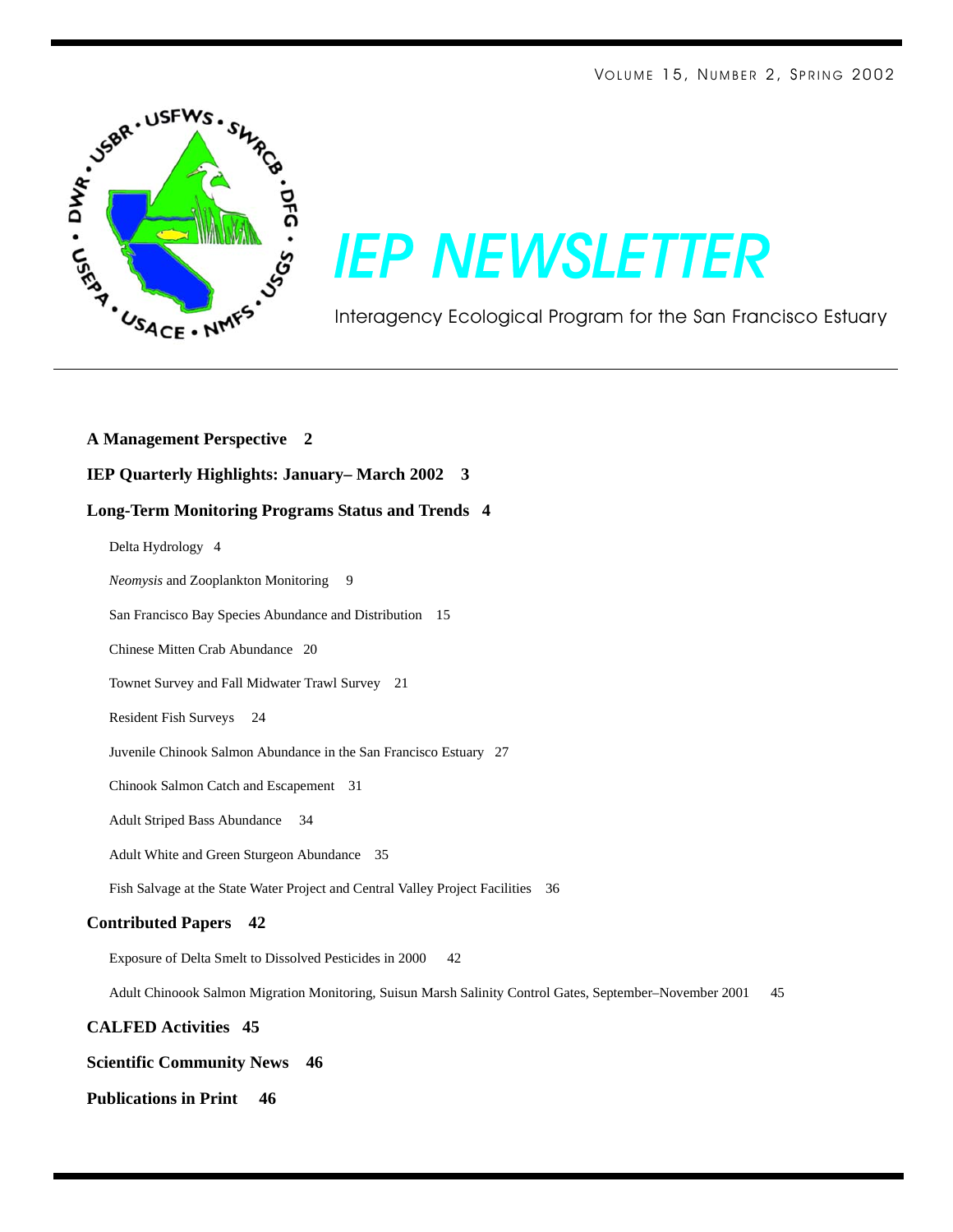# **CONTRIBUTED** PAPERS

## **Exposure of Delta Smelt to Dissolved Pesticides in 2000**

*Kathryn M. Kuivila and G. Edward Moon (USGS) kkuivila@usgs.gov*

## **Introduction**

Delta smelt abundance in San Francisco Estuary has been declining since 1983. The exposure of delta smelt to toxic pesticides during larval and juvenile life stages may be one possible factor of this decline (Bennett and Moyle 1996; Moyle and others 1996). Although pesticides have been detected in the Delta (MacCoy and others 1995; Kuivila and others 1999), minimal data on pesticide concentrations and the duration of occurrence in delta smelt habitat are documented. A three-year study (1998– 2000) was undertaken by the U.S. Geological Survey (USGS) to quantify the exposure of larval and juvenile delta smelt to dissolved pesticides. Moon and others (2000) reported on the exposure of delta smelt to dissolved pesticides in 1998 and 1999, and this article follows up on Moon's work and reports the results from late spring and summer of 2000.

## **Survey Area and Methods**

Delta smelt typically spawn in spring in shallow areas throughout the Sacramento–San Joaquin Delta (Moyle and others 1992, 1996). Specific spawning locations vary from year to year, depending on environmental conditions; however, delta smelt have been consistently found spawning in the northwestern Delta, including Cache and Lindsey sloughs (Figure 1). As juveniles, delta smelt move downstream and congregate near the confluence of the Sacramento and San Joaquin rivers (Figure 1) in waters of salinity near 2 ppt (Moyle and others 1992, 1996).



#### **Figure 1 Map of sampling locations for the USGS pesticide analysis and DFG 20-mm Survey in areas of delta smelt habitat in the Sacramento–San Joaquin Delta**

The USGS collected water samples for pesticide analysis at six sites from late April to late July, when larval and juvenile delta smelt were expected to occur. Water samples were collected every two weeks at four Delta sites and weekly at two sites (Sacramento River at Sacramento and Suisun Bay at Mallard Island, Figure 1). Samples were analyzed for selected dissolved pesticides using the methods described in Crepeau and others (2000). Total pesticide concentrations were calculated as the sum of all pesticides measured in a single sample.

Concurrent with the USGS pesticide analysis sampling, the California Department of Fish and Game collected delta smelt density data from 17 sites (Figure 1) as part of their 20-mm Survey, which collects both larval and juvenile delta smelt. This concurrent sampling allowed direct comparison of pesticide concentrations and fish abundances.

Exposure of delta smelt to dissolved pesticides was estimated by examining the overlap of measured fish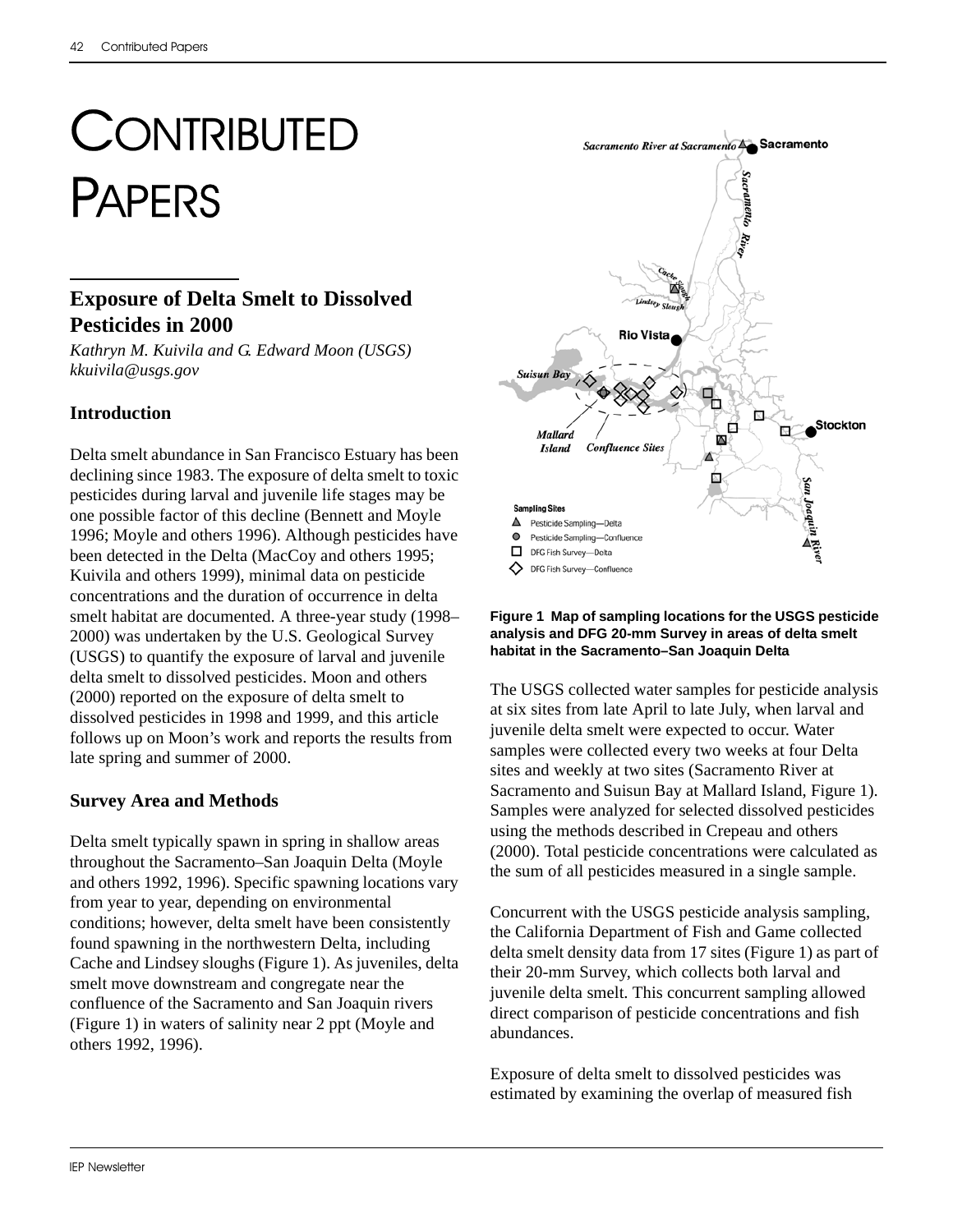densities and measured dissolved pesticides. To compare pesticide concentrations and fish densities within the Delta, pesticide concentrations from four of five Delta sites (marked with triangles in Figure 1) were averaged and compared with fish densities averaged for eight Delta sites (marked with squares in Figure 1) for each sampling date. The Sacramento River at Sacramento site was sampled as a primary source of pesticides to delta smelt habitat and was considered a Delta site for the purpose of this article. To compare pesticide concentrations and fish densities at the confluence, total pesticide concentrations were sampled at Suisun Bay at Mallard Island and fish densities were averaged over nine sites (marked with diamonds in Figure 1) within the confluence area.

### **Results**

detected.

#### **Measured Pesticide Concentrations in Delta Smelt Habitat**

Water samples collected in from delta smelt habitat during spring and summer 2000 contained 19 detected pesticides (Table 1). Fifty-four samples were collected, each containing from 3 to 12 pesticides (Figure 2).

**Table 1 Percentage of pesticides detected and maximum concentrations in water samples collected from delta smelt habitat in 2000**

| Constituent                                                                             | Samples detected <sup>a</sup><br>(%) | Maximum concentration<br>(ng/L) |
|-----------------------------------------------------------------------------------------|--------------------------------------|---------------------------------|
| Alachlor                                                                                | 6                                    | 17                              |
| Atrazine                                                                                | 54                                   | 32                              |
| <b>Butylate</b>                                                                         | 11                                   | 22                              |
| Carbaryl                                                                                | 17                                   | 72                              |
| Carbofuran                                                                              | 57                                   | 50                              |
| Chlorpyrifos                                                                            | 11                                   | 32                              |
| Cycloate                                                                                | 11                                   | 38                              |
| Dacthal                                                                                 | 8                                    | 11                              |
| Diazinon                                                                                | 24                                   | 30                              |
| EPTC                                                                                    | 52                                   | 550                             |
| Ethafluralin                                                                            | 4                                    | 30                              |
| Fonofos                                                                                 | 4                                    | 5                               |
| Metolachlor                                                                             | 91                                   | 210                             |
| Molinate                                                                                | 83                                   | 3,000                           |
| Oxyfluorfen                                                                             | 7                                    | 80                              |
| Pendimethelin                                                                           | 19                                   | 31                              |
| Simazine                                                                                | 57                                   | 49                              |
| Thiobencarb                                                                             | 76                                   | 1,300                           |
| Trifluralin                                                                             | 59                                   | 44                              |
| $a$ Values given are the percentage of samples ( $n = 54$ ) in which each pesticide was |                                      |                                 |

Metolachlor, the most frequently detected pesticide, was detected in 91% of the samples. Molinate and thiobencarb were detected in 83% and 76% of the samples, respectively. Other frequently detected pesticides (52% to 59%) included atrazine, carbofuran, EPTC, simazine, and trifluralin. Molinate and thiobencarb also had the greatest concentrations, with maximum levels reaching 3,000 and 1,300 ng/L, respectively (Table 1).

In general, nearly the same pesticides were detected with similar frequency in all three years of the study. Only atrazine and trifluralin were detected more frequently (three to five times) in 2000 than in 1998 and 1999, but their concentrations were relatively low with maximum concentrations of 32 and 44 ng/L, respectively (Table 1). In all three years, the pesticides with the greatest concentrations were EPTC, molinate, and thiobencarb.



**Figure 2 Number of pesticides detected per water sample collected from delta smelt habitat in 2000**

#### **Exposure of Delta Smelt to Dissolved Pesticides**

Delta smelt were present in the Delta from mid-April through the end of the fish sampling surveys in late June, and their densities remained relatively constant (Figure 3A). Concentrations of pesticides in the Delta were elevated throughout this same period, especially in mid-May; therefore, larval delta smelt were exposed to dissolved pesticides for weeks to months in the Delta (Figure 3A). Total pesticide concentrations at the Sacramento River at Sacramento site were much greater than at other Delta sites (note different scale) and are shown separately in Figure 3A. This difference occurred because of the input of rice field water, which contained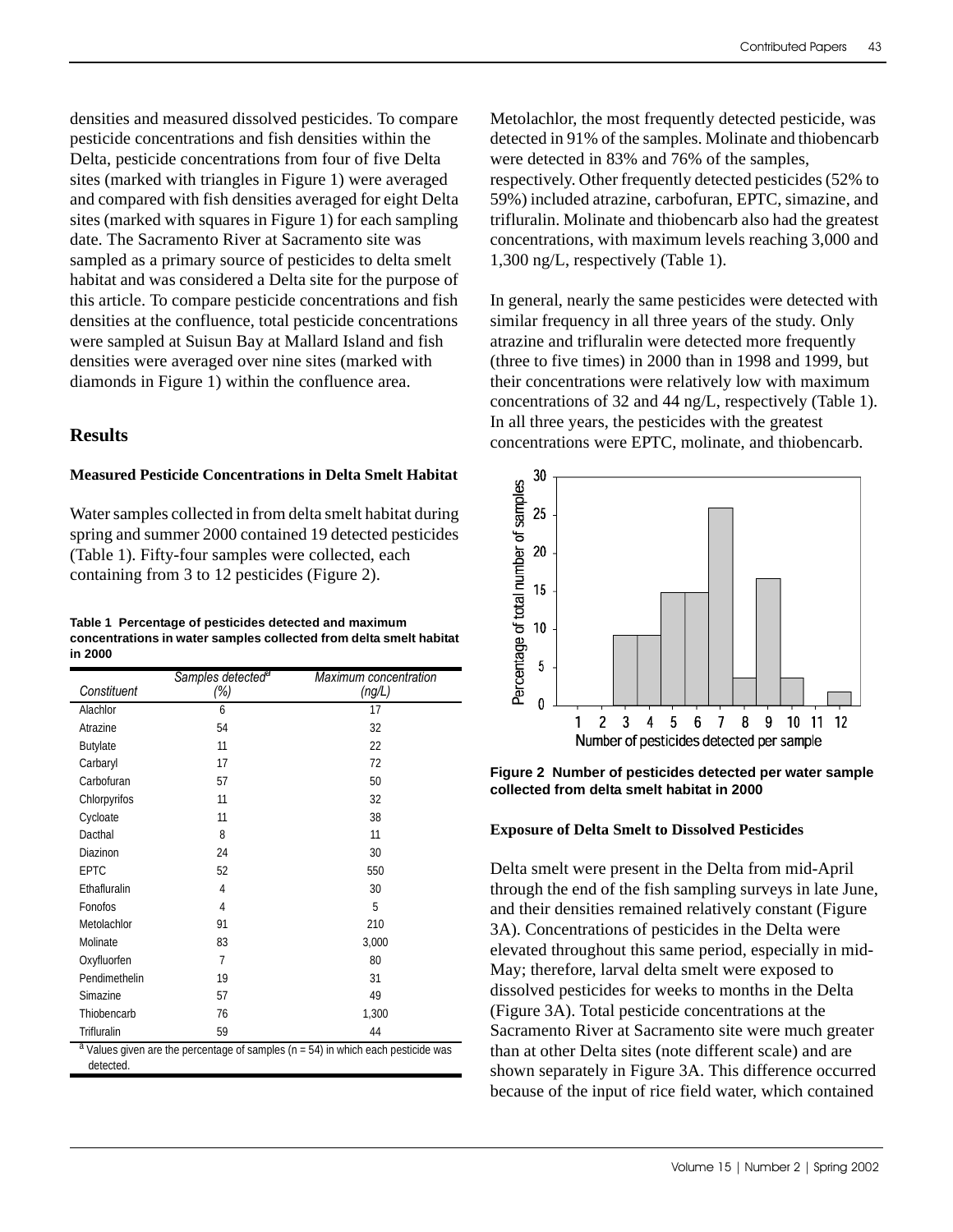elevated concentrations of molinate and thiobencarb, into the Sacramento River (Crepeau and Kuivila 2000).

Delta smelt migrated toward the confluence and continued to be exposed to elevated concentrations of dissolved pesticides through mid-June (Figure 3B). In contrast to Delta sites, fish abundance in the confluence peaked in the first week of June. We observed the greatest number of delta smelt co-occurred with the greatest total concentrations of pesticides at the confluence on June 14 (Figure 3B). The observed peak in pesticide concentration was primarily due to the two rice pesticides, molinate and thiobencarb.



**Figure 3 Co-occurrence of pesticides and delta smelt in the Sacramento-San Joaquin Delta (A) and at the confluence of the Sacramento and San Joaquin rivers (B).**  (A) Circles represent total pesticide concentration at Sacramento River at Sacramento; triangles represent average of total pesticide concentrations at the other four Delta sites; and bars represent average fish abundance at eight Delta sites. (B) Triangles represent total pesticide concentrations at Suisun Bay at Mallard Island and bars represent average fish abundance at nine Confluence sites.

### **Conclusions**

Overall, the detection of multiple pesticides in all samples collected in delta smelt habitat in spring and summer of 2000 was similar to the findings in 1998 and 1999 (Moon and others 2000). Elevated pesticide concentrations in the Delta and at the confluence co-occurred with the presence of larval and juvenile delta smelt for weeks to several months. Although these concentrations are well below LC50 values (Tomlin 1997), the concentrations could potentially cause sublethal effects on delta smelt, especially during early larval development. The combination of multiple pesticides and chronic exposure could hinder growth rate, reproduction, and swimming performance, or indirectly, cause such effects as alteration of diet (Rand 1995). More information on chronic exposure to pesticide mixtures is needed to evaluate the potential effects of environmental pesticide exposures on the delta smelt population.

## **References**

- Bennett WA, Moyle PB. 1996. Where have all the fishes gone? Interactive factors producing fish declines in the Sacramento-San Joaquin Estuary. In: Hollibaugh JT, editor. San Francisco Bay: the ecosystem. Further investigations into the natural history of San Francisco Bay and delta with reference to the influence of man. San Francisco (CA): AAAS, Pacific Division.
- Crepeau KL, Baker LM, Kuivila KM. 2000. Method of analysis and quality-assurance practices for determination of pesticides in water by solid-phase extraction and capillarycolumn gas chromatography/mass spectrometry at the U.S. Geological Survey California District Organic Chemistry Laboratory, 1996–1999. U.S. Geological Survey Open-File Report 00-229. 19 p.
- Crepeau KL, Kuivila KM. 2000. Rice pesticide concentrations in the Colusa Basin Drain and the Sacramento River, California, 1990–1993. J Env Qual 29:926–35.
- Kuivila KM, Barnett HD, Edmunds JL. 1999. Herbicide concentrations in the Sacramento-San Joaquin River Delta, California. In: Morganwalp DW, Buxton HT, editors. U.S. Geological Survey Toxic Substances Hydrology Program. Proceedings of the Technical Meeting, 1999 Mar 8–12; Charleston, SC. Volume 2 of 3—Contamination of hydrologic systems and related ecosystems. U.S. Geological Survey Water-Resources Investigations Report 99–4018B, p. 69–80.